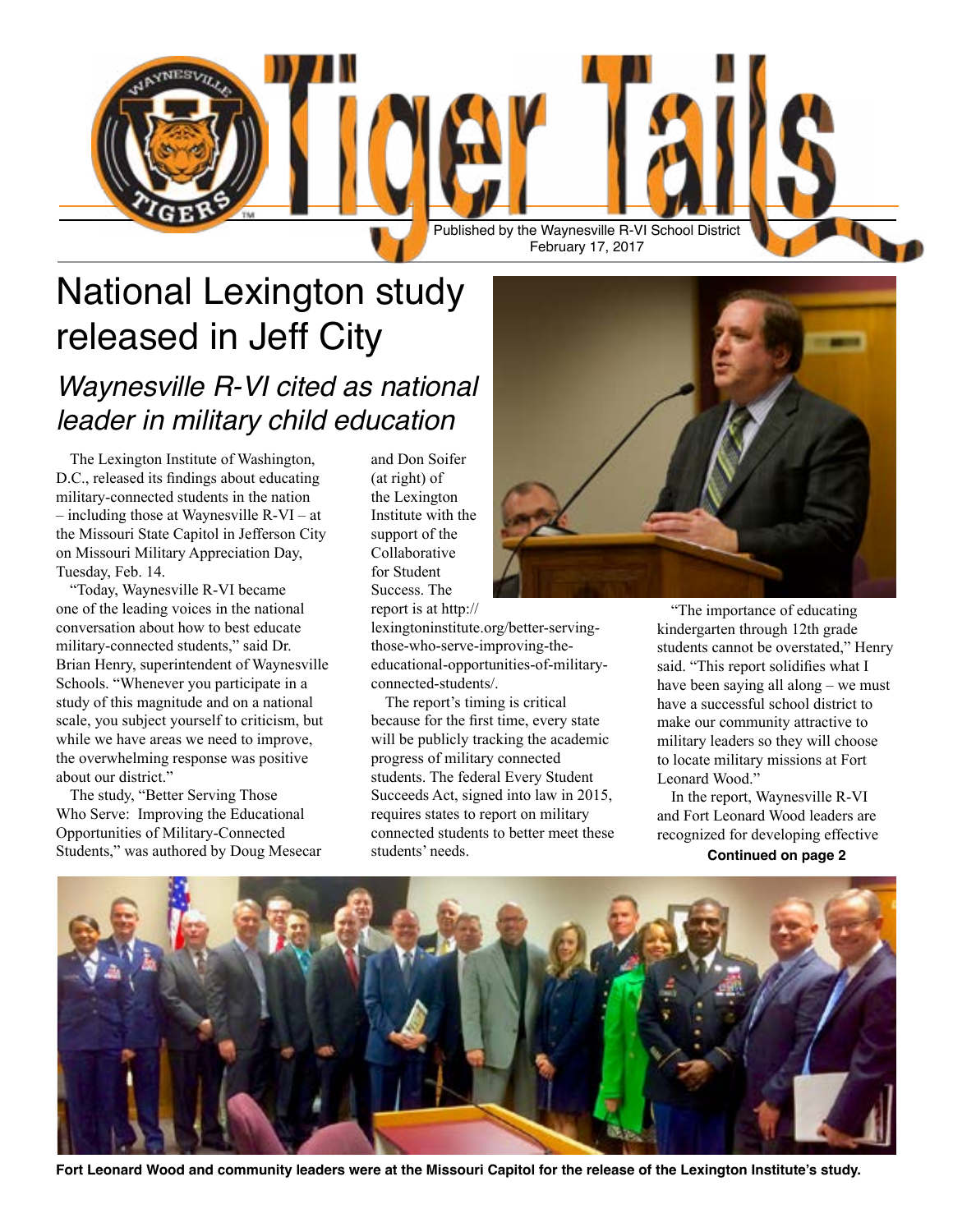







# Lexington **Continued from page 1**

relationships that extend beyond official roles. The report states, "Collaboration between Fort Leonard Wood and Waynesville School District leaders is robust and attentive – taking the form of a friendly conversation following a church service leading to a phone call about how a particular child is doing. This focus on individual children also characterizes the district's approach to education."

The report reviewed the impact multiple moves have on students, inconsistent educational opportunities, Interstate Compacts, different educational requirements for graduation, the differences in rigor and relevance from state-to-state and the

number of students who are proficient or advanced in Grade 4 ELA and Grade 8 Math compared to national norms.

In its findings, the Lexington Institute noted the number of highly qualified teachers who teach core courses at Waynesville and the use of differentiated instruction.

Saralice Campbell, a fifth grade teacher at Wood Elementary, who herself has been a soldier, and is a military spouse and parent was featured in the report. Beyond setting SMART goals, Campbell works with parents so they can help their child develop content mastery.

"Regardless of circumstances, I still have to do my best to get my students ready – not ready for fifth grade, but ready for college, and for life," Campbell said.

Presenters and educators present for the Missouri House Hearing included Soifer; Jim Cowen, executive director of the Collaborative for Student Success of Washington, D.C.; Marcus Lingenfelter, senior vice president of the National Math and Science Initiative (NMSI) of Washington, D.C.; Dr. Margie Vandaeven, Missouri's Commissioner of Education; Dr. Brian Henry, superintendent of Waynesville R-VI Schools; Dr. Jerrod Wheeler, superintendent of Knob Noster R-VIII Schools; and Dr. Scott Patrick, superintendent of Warrensburg Schools.

*"We don't get three to five years in our district to make change. Sometimes we get three to five months. That's why we concentrate on accurately assessing where students are in their understanding of learning standards when they arrive and quickly intervening to promote their growth toward proficiency. Personalized learning is emerging as a valuable strategy in making substantial academic impact."*

*– Dr. Brian Henry in the Lexington Institute study*







**Top to bottom: Pages from the report; Marcus Lingenfelter, senior vice president of the National Math and Science Initiative (NMSI) of Washington, D.C.; Dr. Margie Vandaeven, Missouri's Commissioner of Education; Jim Cowen, executive director of the Collaborative for Student Success of Washington, D.C.; and Dr. Brian Henry, Waynesville R-VI superintendent.**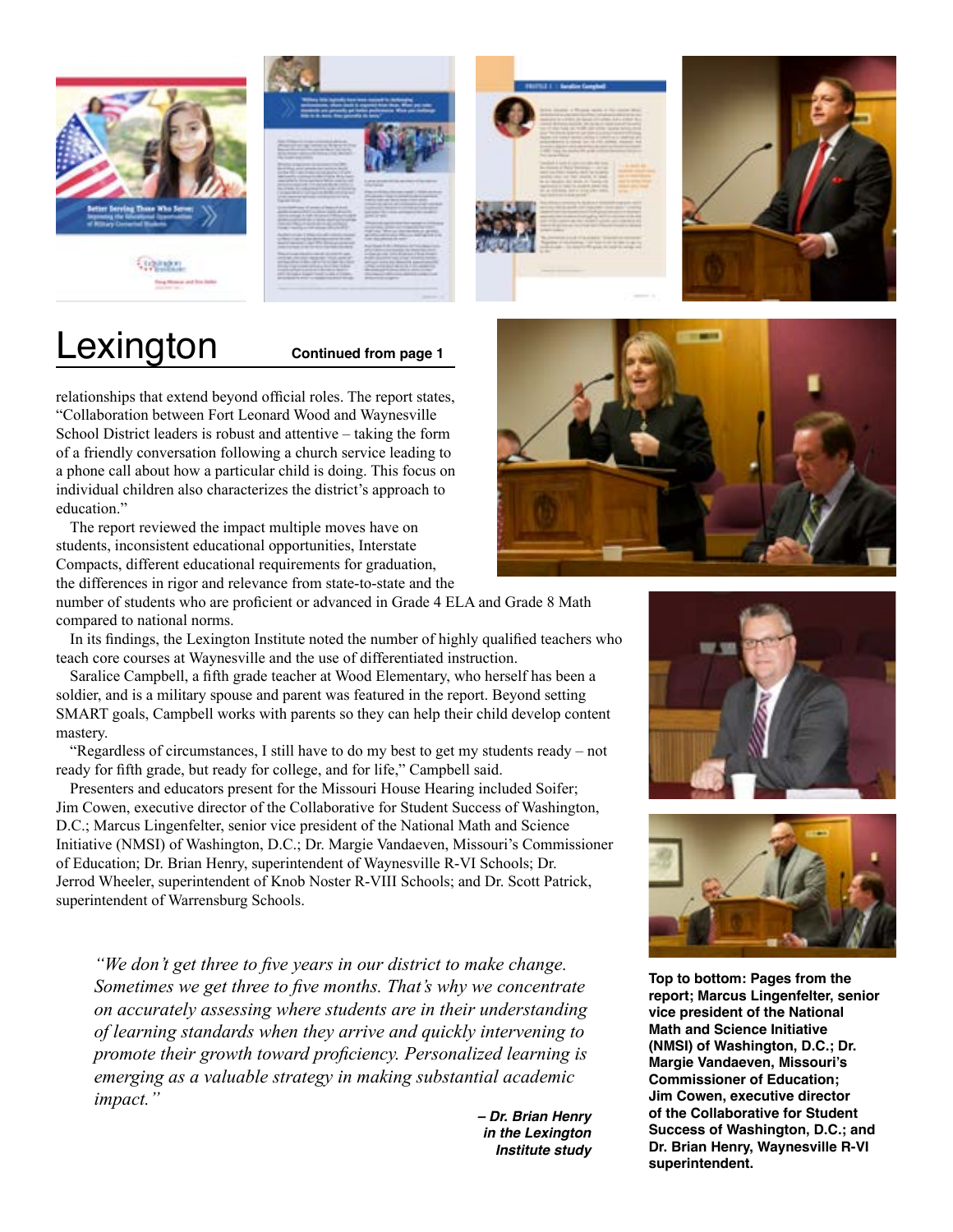

## Waynesville JROTC Tiger Drill Team wins four first-place finishes at Joplin meet

The Waynesville JROTC Tiger Drill Team attended the Joplin Drill Meet on Feb. 11 for their first competition of 2017, bringing home four 1st place finishes, three 2nd place finishes and one 3rd place finish.

"Several years ago, we began competing in Armed Exhibition Drill (rifle spinning), but we had never attempted Unarmed Exhibition," said Col. (R) Charles Willliams, JROTC senior Army instructor. "We have been working on an unarmed exhibition routine since last year and finally for the first time ever the team performed their new routine at the Joplin competition. While far from perfect, it was very, very good for their first attempt. The Unarmed Exhibition Team Commander is Sophomore Paiton Quinones, who put a great deal of time and effort into this new endeavor. We are very proud of her and our whole team."

These are the complete results:

- 1st Place Color Guard #1 Commanded by Celeste Montijo, senior
- 1st Place Armed Exhibition Solo Jacob Askins, junior
- 1st Place Armed Exhibition Dual Donavan Dunaway, senior, and Matt Jones, junior
- 1st Place Individual Drill Down Madisun Jones, freshman
- 2nd Place Armed Regulation Commanded by Steven Berrios, senior
- 2nd Place Unarmed Exhibition 1st performance: Commanded by Paiton Quinones, sophomore
- 2nd Place Unarmed Regulation Commanded by Molly Handley, sophomore
- 3rd Place Color Guard #2 Commanded by Daysamarie Rosario, senior

### Upcoming informational tax levy sessions

The Waynesville R-VI School District will host informational sessions about the proposed school tax levy on the following dates and times:

- Friday, Feb. 24, noon to 1 p.m. Waynesville R-VI Administration Building, 200 Fleetwood Dr., Waynesville
- Tuesday, Feb. 28, 6 to 7 p.m. Freedom Elementary Library, St. Robert
- Tuesday, March 28, 6:30 to 7:30 p.m. Waynesville High School

The public is invited and encouraged to come out and attend one of these sessions.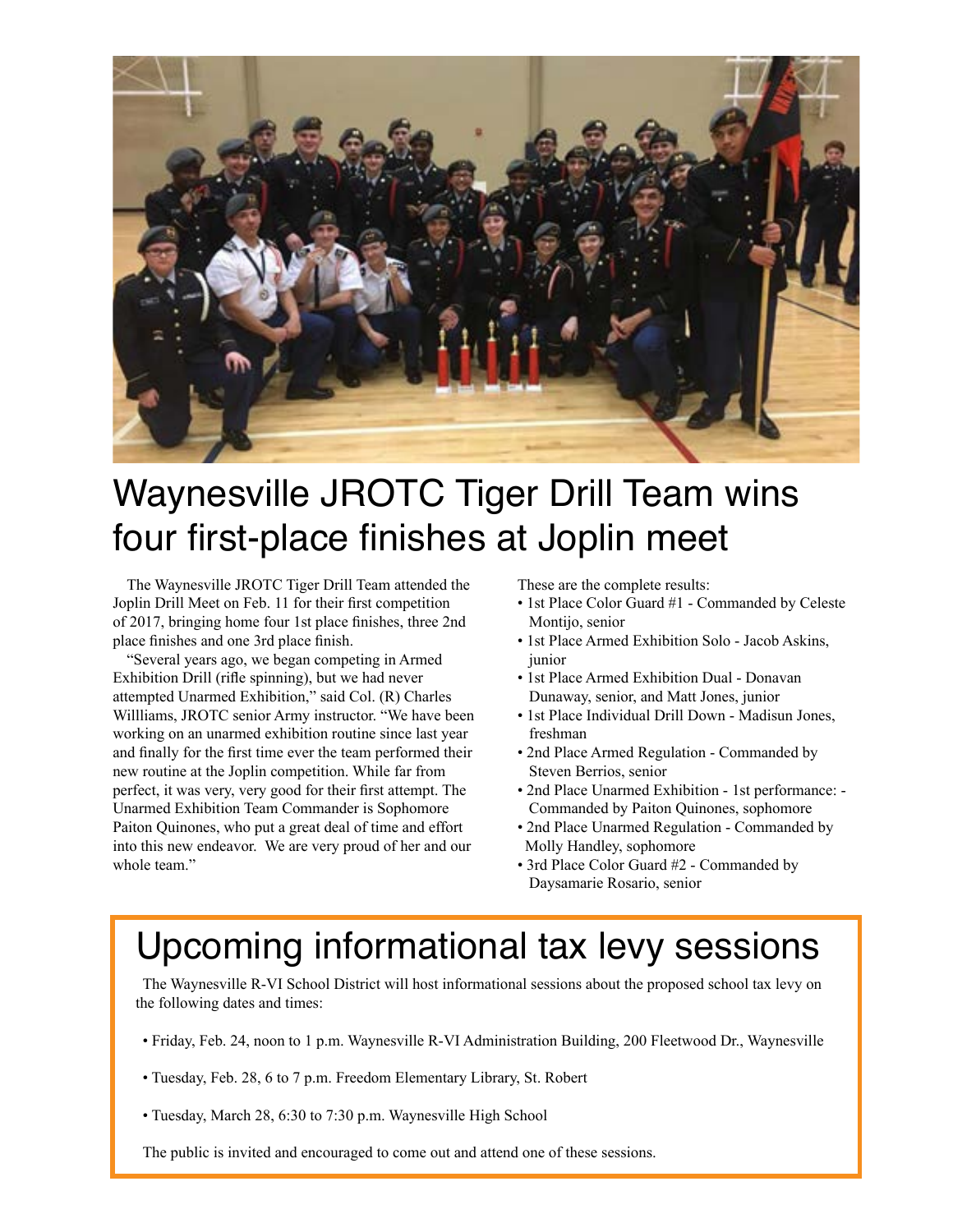

# FFA Week activities planned Feb. 19-24

**By Kyle Pendleton WHS student**

 Every year the Waynesville FFA chapter has a week full of fun activities to celebrate National FFA Week. This year many members of the FFA chapter, including President Jesse Laughlin, have been planning ideas to make Waynesville's chapter stand out.

On Sunday, Feb. 19, chapter members will wear their official dress and attend the Methodist church service. Right after church the group will be heading to Culver's to spend lunch together in the community.

On Tuesday, Feb. 21, FFA members will be dressed for FFA spirit day. Then Wednesday they will be wearing their official dress to school so they stand out as not only a club in the Waynesville Career Center, but also as a part of Waynesville High School.

That Thursday, members will be attending a field trip to the Lebanon Stock barn and then to the Laughlin horse barn. That night the chapter will be holding a labor auction for the entire community to attend.

On Friday, students will drive their tractors to school and will be competing against each other to see which brand of tractor they like best – International or John Deere. At the end of the week on Saturday the members will participate in a basketball and volleyball tournament against other FFA chapters such as Richland, Crocker and Dixon.

# Upcoming dates

**Presidents Day** There will be no school on Monday, Feb. 20, 2017.

#### **Spring Break** Spring Break is March 20-24, 2017.

For more information, the School Year Calendar is at [http://www.waynesville.k12.mo.us/cms/lib07/](http://www.waynesville.k12.mo.us/cms/lib07/MO01910216/Centricity/Domain/4/2016-2017%20School%20Calendar%20Revised%20Jan%209%202017.pdf) [MO01910216/Centricity/Domain/4/2016-2017%20](http://www.waynesville.k12.mo.us/cms/lib07/MO01910216/Centricity/Domain/4/2016-2017%20School%20Calendar%20Revised%20Jan%209%202017.pdf) [School%20Calendar%20Revised%20Jan%209%202017.](http://www.waynesville.k12.mo.us/cms/lib07/MO01910216/Centricity/Domain/4/2016-2017%20School%20Calendar%20Revised%20Jan%209%202017.pdf) [pdf](http://www.waynesville.k12.mo.us/cms/lib07/MO01910216/Centricity/Domain/4/2016-2017%20School%20Calendar%20Revised%20Jan%209%202017.pdf)



**Five Waynesville High School students qualified for the state wrestling tournament: Chance Carmack, Gaven and Sean Sax, Teyler Bruch and Peter Lucitt. The state wrestling tournament continues through Saturday at the Mizzou Arena in Columbia.**

**At right, Senior Aminah Mujahid was named Courtwarming Queen and senior Jose Hernandez was named Courtwarming King on Friday before the Waynesville High School boys varsity basketball game against West Plains. The court included Shawn Berrios, freshman; Ashanti Short, freshman; Phyllisia Wilson, junior; Caleb Barnes, junior; Arva Howell, senior; Payton Aragon, senior; Eva Greening, senior; Courtwarming King Jose Hernandez, senior; Courtwarming Queen Aminah Mujahid, senior; Christien Ward, senior; Dante McCummings, senior; Andrew Esguerra, sophomore. Not pictured are Melissa Perkins, sophomore, and Teyler Bruch, senior. Below, the Courtwarming Queen and King and their court member are pictured with their family members who escorted them.**



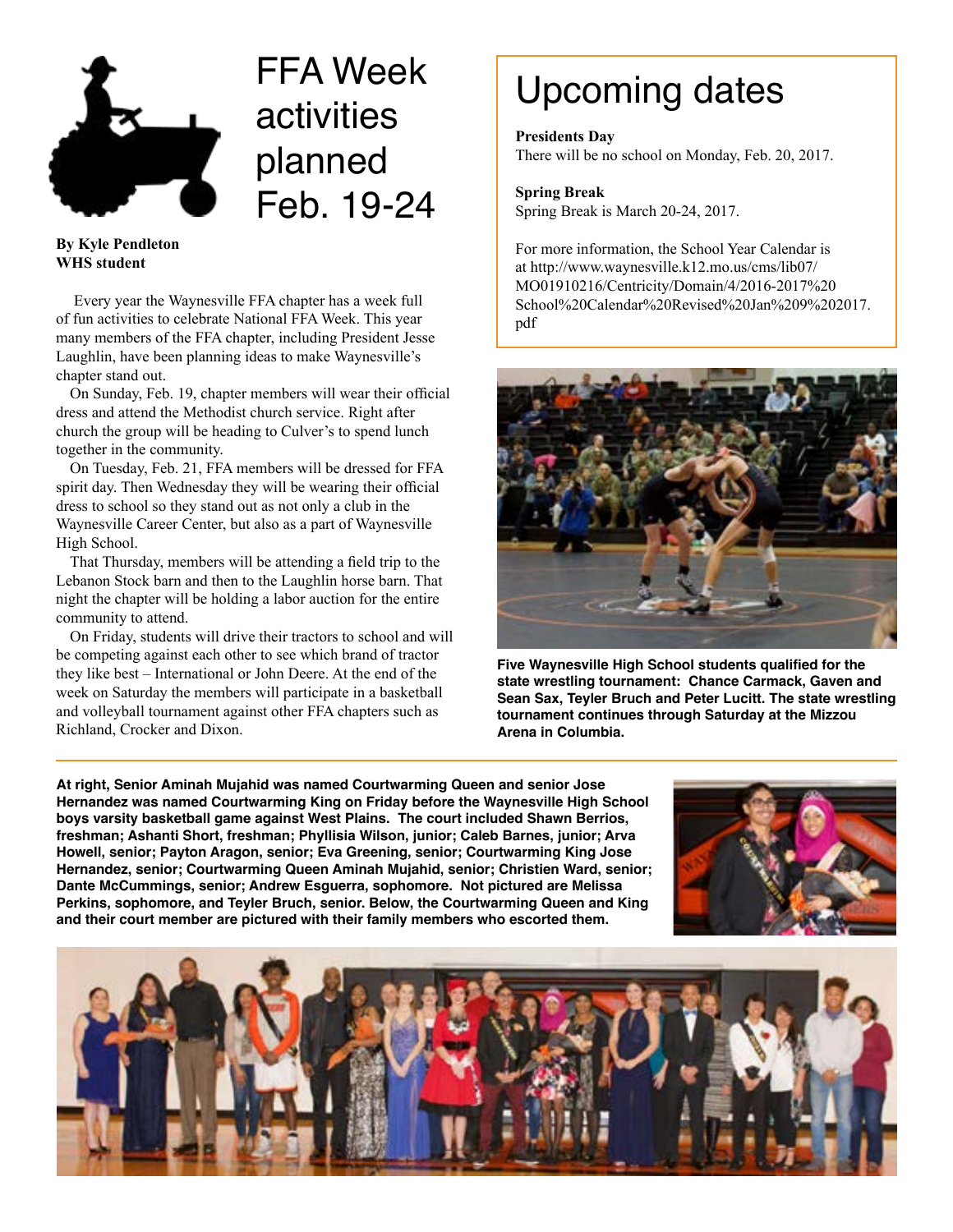

**Williams Early Childhood students, their parents and staff members enjoyed the prince/princess dance and activities night. The magical evening included a lighted red carpet to welcome the "stars" of the evening.** 



**Serving in their role as PIE partners, GLWACH and DENTAC volunteers hosted a medical and dental health fair at Williams Early Childhood Center. This fair provided fun medical and dental information for the children. Booths were provided by radiology, DENTAC, orthopedics, and community health. All teachers, along with their students from both their AM and PM classes, were able to rotate through the fair and get educated on some of the things that medical and dental units have to offer. Some of the activities included brushing puppets's teeth to learn proper teeth brushing methods, casting balloons and identifying X-rays. Those who volunteered are CPT Kelly, SFC Hardenstine, SSG Rubio, SGT Williams, SGT O'Connor, SGT Bosanko, SPC Moore, SPC Zimmer, SPC Bischoff, SPC Belyaev, Mr Reiter, and Ms Leitold.**